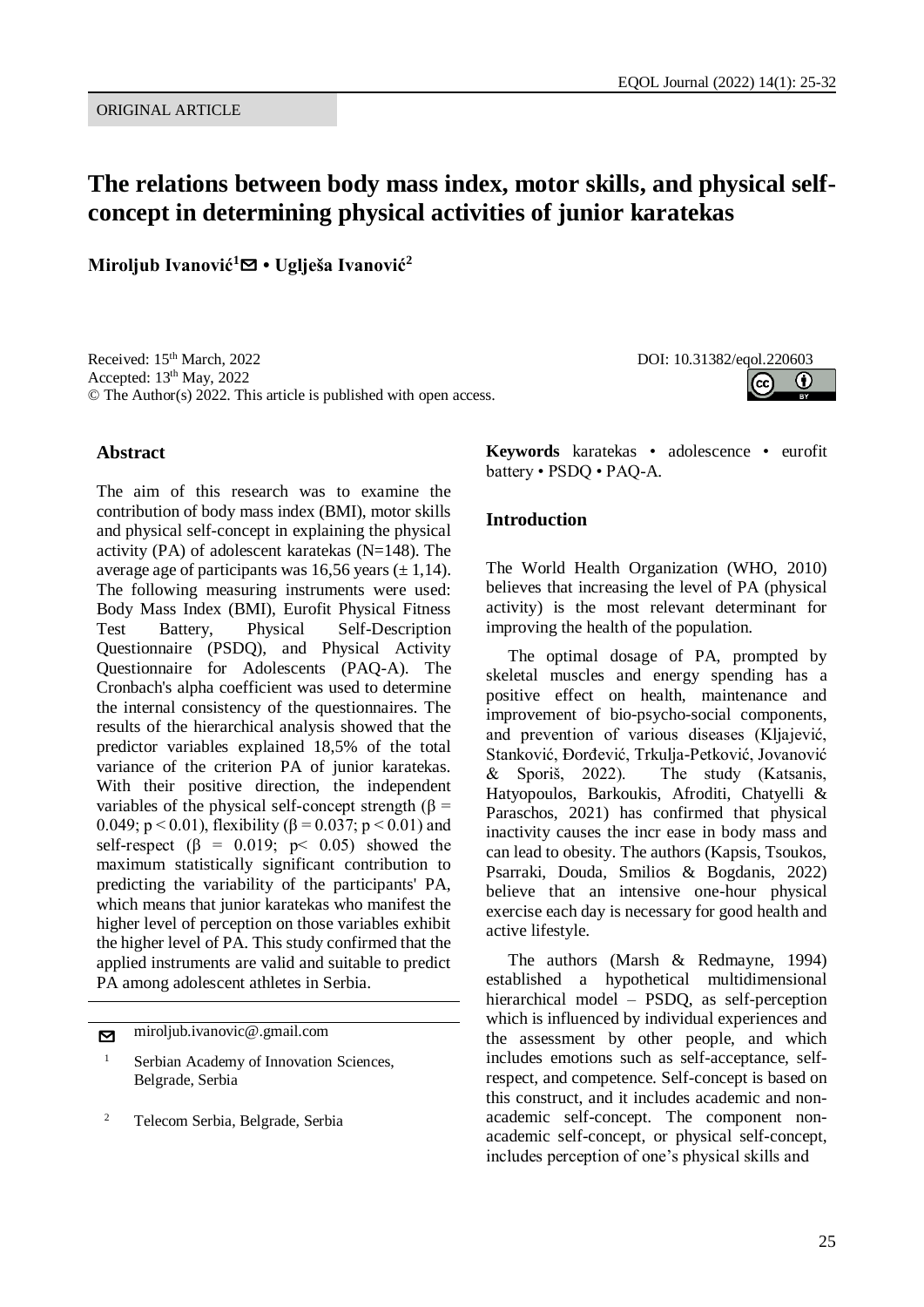body constitution. So, the nature of this measuring instrument includes nine characteristic elements of self-concept (such as health, motor coordination, PA, BMI, athletic competence, physical appearance, strength, flexibility, and endurance) and two general elements (general physical self-concept and selfrespect).

The study (Palenzuela-Luis, Duarte-Clíments, Gómez-Salgado, Rodríguez-Gómez & Sánchez-Gómez 2022) points out that the multidimensional structure of the physical self-concept includes many variables, such as physical characteristics – health, BMI, physical appearance and general body shape on the one hand, and flexibility, endurance and strength on the other. Research (Jorga, Mastrappas & Damigos, 2018; Wong, Chung & Leung, 2022) has found the relationship between physical self-concept and self-perception of one's body.

Based on the results of the previous studies and the fact that this topic has not been sufficiently explored in the Serbian population, the aim of this transversal research was to examine the relations and direction of the determinants of motor skills based on Eurofit battery and physical self-concept (as determinants) in predicting the part of variance of PA in junior karatekas. In accordance with the aforementioned research findings, it is expected that the influence of predictor variables (as presumed cause) in evaluating the criteria of junior karatekas' PA (as a consequence) is statistically significant, and the higher predictive intensity of motor variables (strength and flexibility) is also expected, as well as the significance of the dimensions self-respect of physical self-concept in explaining the variance of PA of karatekas in the period of early adolescence. Since the previous studies did not provide the full insight into the relations of the aforementioned variables (within the population of adolescent karatekas), testing these hypotheses can have influence on further empirical research, as well as for sports practice in Serbia

## **Method**

## *Participants and procedure*

Using the method of transverse cross-section, 148 junior karatekas were included in this research. The average age of the participants was 16.56 years (SD = 1.14). The convenience sampling included karatekas from Kolubara district: KC "Shodan" (Valjevo), KC "014 Valjevo" (Valjevo), and KC "Kizame" (Valjevo). All participants had minimum

26

two years of training, at least three times a week. The research was conducted in 2022, during the month of April.

The authors of this research conducted the testing, with the supervision of a psychologist. The participants gave informed consent, with the approval from parents and club managers. The participants first had to fill in the questionnaire. Their anthropometric measures were taken and general physical condition was tested before their practice in the school gym. The instructions were explained to the participants and the subject of the research was presented; the importance of answering truthfully was emphasized, and they were told that they could quit at any time without consequences and that the data would solely be used for scientific purposes. Participation in this research was voluntary and anonymous. The testing lasted 45 minutes.

#### *Measuring instruments*

BMI was used as an indicator of the level of nutritional status and is based on the international classification which measures the anthropometric measurements body height and body mass. This was calculated by dividing body mass (in kilograms) by the body height in meters (squared). The formula is  $BMI = BM/BH<sup>2</sup>$  (Bubanja, Jovanović & Vuković, 2019).

The participants' measures were taken as is recommended by The International Biological Program (IBP). Body mass was measured using the standard decimal scale with the accuracy of 0,1kg, while height was measured using the Martin anthropometer with the precision of 0,1 cm and the "Frankfort horizontal plane" head position.

Standardized EUROFIT Battery (Adams, Klissouras, Ravazzolo, Renson & Tuxworth, 1988) was used to examine the general PA, which meant that the following four tests were measured: seated forward bend (SFB), 30 s lying forward bend (LFB30), standing long jump (SLJ), and 20m progressive overload sprinting (POS).

#### *Physical Self-Description Questionnaire (Marsh, Redmayne, 1994)*

The physical self-concept consists of 70 claims on a six-point Likert scale  $(1 - \text{completely}$  untrue,  $2$ mostly untrue,  $3$  – somewhat untrue,  $4$  – somewhat true,  $5 -$  mostly true,  $6 -$  completely true) separated into 11 subscales, where nine include specific dimensions of physical self-concept: strength (3 items), obesity (3 items), PA (4 items), endurance (3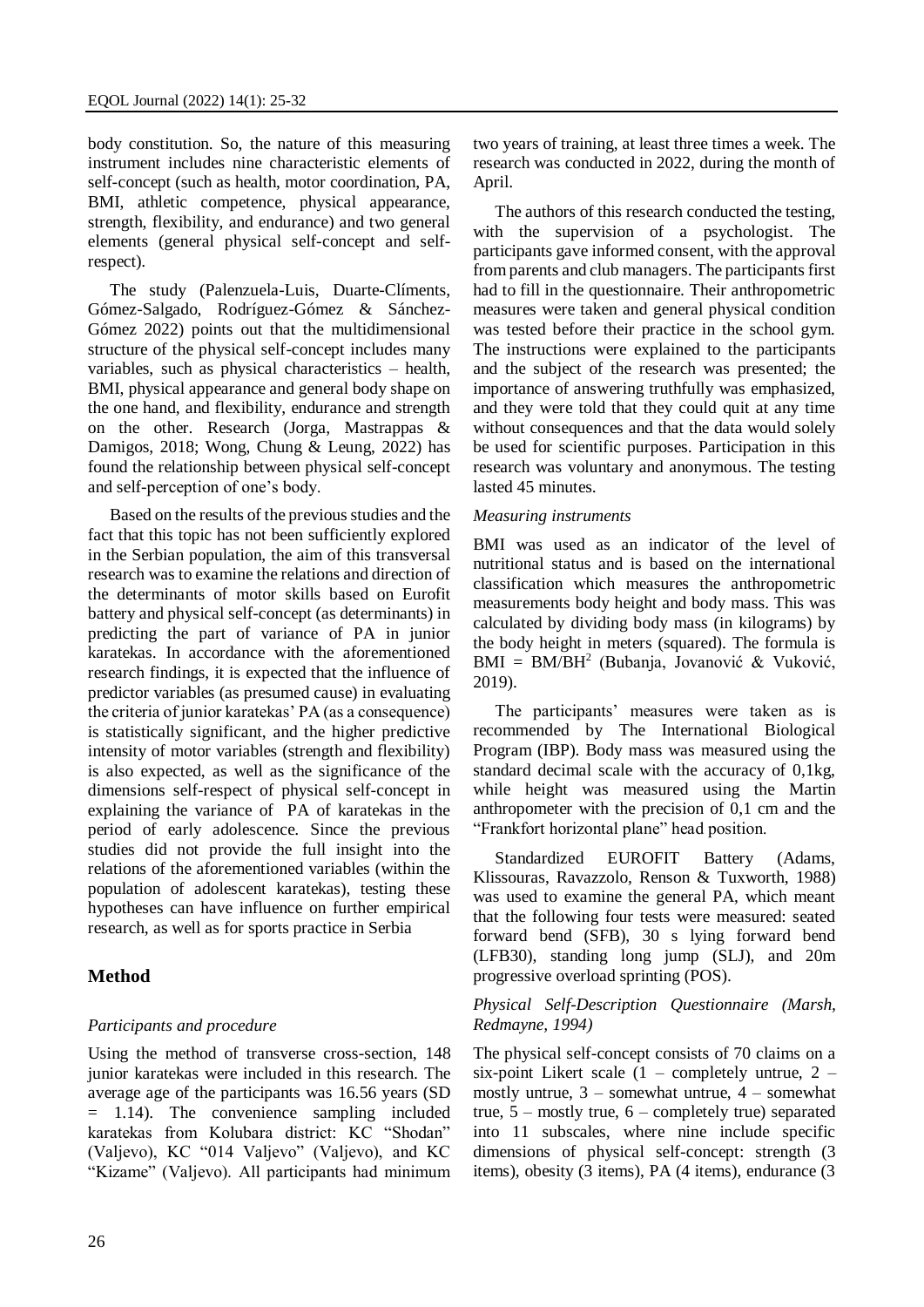items), athletic competence (3 items), motor coordination (5 items), health (8 items), physical appearance (3 items) and flexibility (3 items); and two general components: general physical selfconcept (3 items) and self-respect (5 items). The reliability coefficients (Cronbach's alpha) vary from  $\alpha = 0.72$  for self-respect to  $\alpha = 0.93$  for athletic competence, which is in accordance with the study recommendation (McNeish, 2017).

## *Physical Activity Questionnaire for Adolescents – PAQ-A (Kowalski, Crocker & Kowalski, 2004)*

PAs during the school year, excluding holidays. With item one (PA during leisure), the participants assess the level of agreement with the given statement and give average assessment of the time they spent on PA during the previous week, using the scale that ranges from 1 ("no") to 5 ("7 times or more"). Claims 2 to 7 include time (gym classes, time around lunch, right after school, in the evening, during the weekend). On the claim number 8 the participants assess the mean value of all days, where the scale ranges from 1 ("no activity") to 5 ("very often"). The last 9th claim is used for checking if the participant was unable, for various reasons, to take part in a regular PA. The final score is calculated based on the first eight claims scored from 1 to 5, where 1 indicates low level of PA,

and 5 means high level of PA. The reliability analysis revealed satisfactory reliability coefficient ( $\alpha = 0.78$ ).

## *Statistical analysis*

The Cronbach's alpha coefficient was used to measure the reliability of this research. The measuring included the value of the coefficient  $\alpha$  > 0.70 (McNeish, 2018). Apart from the descriptive statistic indicators, the data processing was based on calculating the Pearson correlation coefficient (to determine the correlation between the variables), while the forward stepwise method was used for the self-assessment of the predictor criterion variable of PA after removing the influence of the added predictor variables. The software used for statistical analysis was BM SPSS, version 21.

## **Results**

Taking the insight into the result distribution of the all variables used in Table 1, it can be seen that they do not deviate significantly from the normal Gaussian distribution, which means that their skewness and kurtosis index is within the standard range (Gravetter & Wallnau, 2014). Therefore, further data analysis uses parametric statistical procedures.

**Table 1.** The descriptive parameters of the used variables  $(n = 148)$ 

| Variable                                        | Mean   | <b>SD</b> | SK   | KU   | Alfa |
|-------------------------------------------------|--------|-----------|------|------|------|
| BMI $(kg/m2)$                                   | 19.96  | 2.98      | 0.58 | 0.28 |      |
| Standing long jump $(0,1 \text{ cm})$           | 177.12 | 27.08     | 0.27 | 0.46 |      |
| Seated forward bend (0,1 cm)                    | 16.01  | 7.15      | 0.30 | 0.77 |      |
| 30s lying forward bend (n/30s)                  | 26.11  | 5.32      | 0.41 | 0.23 |      |
| 20m progressive overload sprinting $(0,1 s)$    | 379.34 | 128.17    | 0.25 | 0.42 |      |
| Health                                          | 5.03   | 0.90      | 0.16 | 0.47 | 0.82 |
| Motor coordination                              | 4.39   | 0.98      | 0.18 | 0.73 | 0.79 |
| Physical activity                               | 3.96   | 1.56      | 0.47 | 0.66 | 0.86 |
| Body mass                                       | 4.97   | 0.92      | 0.50 | 0.57 | 0.90 |
| Athletic competence                             | 5.04   | 0.89      | 0.24 | 0.82 | 0.93 |
| General physical self-concept                   | 4.93   | 0.97      | 0.35 | 0.44 | 0.91 |
| Physical appearance                             | 5.06   | 0.95      | 0.26 | 0.68 | 0.79 |
| Strength                                        | 4.69   | 0.90      | 0.33 | 0.75 | 0.85 |
| Flexibility                                     | 3.88   | 1.17      | 0.23 | 0.29 | 0.92 |
| Endurance                                       | 4.28   | 1.35      | 0.40 | 0.77 | 0.88 |
| Self-respect                                    | 4.87   | 1.01      | 0.19 | 0.58 | 0.72 |
| Physical Activity Questionnaire for Adolescents | 2.92   | 0.77      | 0.26 | 0.83 | 0.77 |

Annotation: Mean – arithmetic mean; SD – standard deviation; SK – skewness; KU – kurtosis; Alfa – Cronbach's alpha coefficient; Value of the standard error of mean (SE) for skewness is 0.18, and for kurtosis is 0.20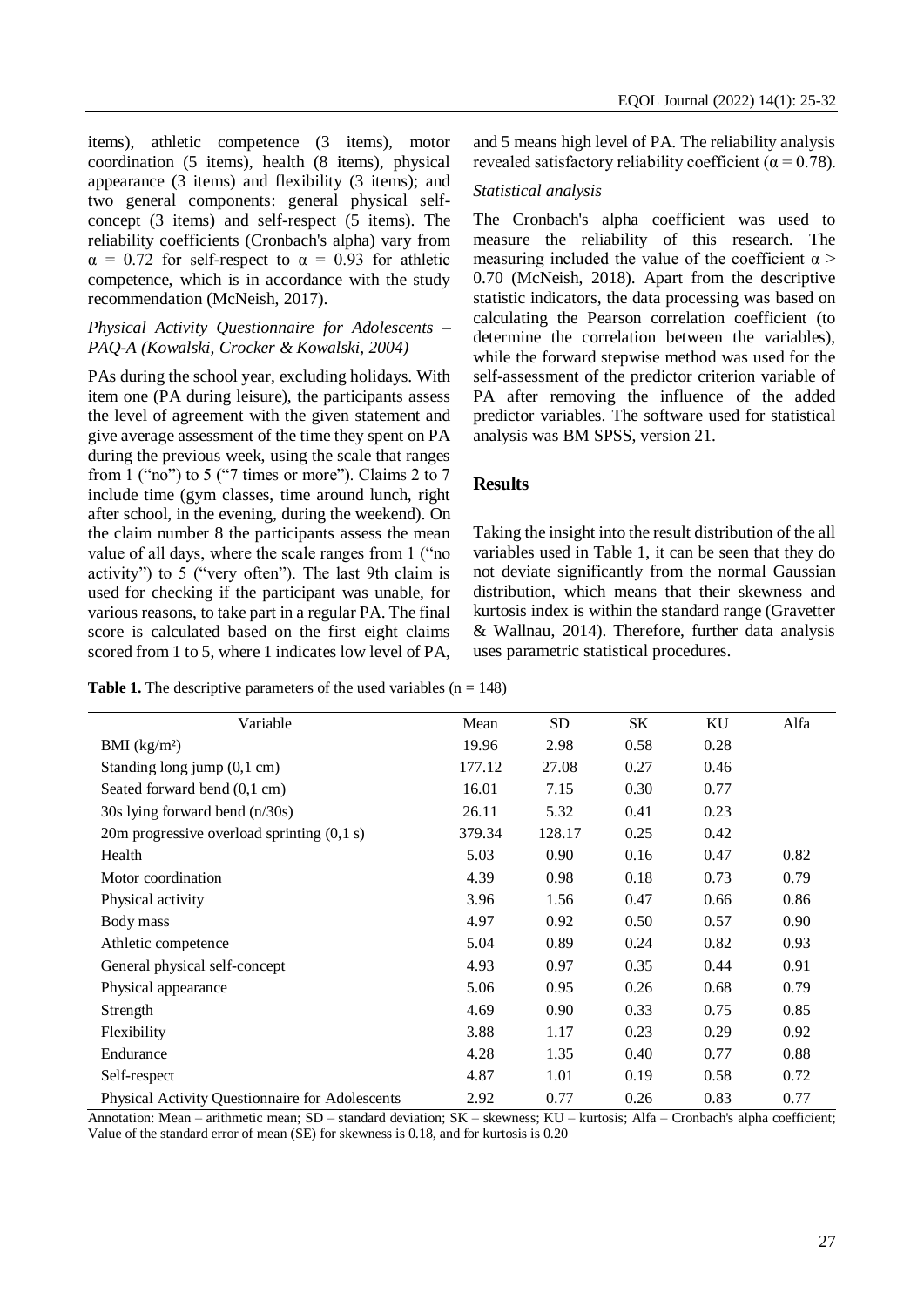Table 2 examines the predictive value of 16 independent variables (BMI, standing long jump, seated forward bend, 30s lying forward bend, 20m progressive overload sprinting, health, motor coordination, PA, body mass, athletic competence, general physical self-concept, physical appearance, strength, flexibility, endurance, and self-respect) in explaining the criterion variability – the level of participants' PA.

**Table 2.** The results of the hierarchical linear regression analysis for predicting the PA as a criterion variable  $(n =$ 148)

| Predictors                      | B(SE)              |  |  |
|---------------------------------|--------------------|--|--|
| 1. step                         |                    |  |  |
| <b>BMI</b>                      | 0.10               |  |  |
| $\triangle$ R <sup>2</sup>      |                    |  |  |
| $R^2$                           | $0.079**$          |  |  |
| 2. step                         |                    |  |  |
| Standing long jump              | 0.11               |  |  |
| Seated forward bend             | 0.03               |  |  |
| 30s lying forward bend          | 0.05               |  |  |
| 20m progressive overload sprint | $-0.09$            |  |  |
| $\triangle$ R <sup>2</sup>      | 0.012              |  |  |
| $R^2$                           | 0.115              |  |  |
| 3. step                         |                    |  |  |
| Physical activity               | $0.054**$ (0.01)   |  |  |
| Body mass                       | 0.01               |  |  |
| Health                          | 0.07               |  |  |
| Motor coordination              | 0.05               |  |  |
| Physical activity               | $0.524**$ (0.01)   |  |  |
| Body mass                       | 0.01               |  |  |
| Athletic competence             | 0.08               |  |  |
| General physical self-concept   | 0.06               |  |  |
| Physical appearance             | 0.11               |  |  |
| Strength                        | $0.049**$ $(0.01)$ |  |  |
| Flexibility                     | $0.037**$ (0.01)   |  |  |
| Endurance                       | 0.02               |  |  |
| $\Delta$ R <sup>2</sup>         | $0.034*$           |  |  |
| $R^2$                           | 0.144              |  |  |
| 4. step                         |                    |  |  |
| Self-respect                    | $0.026**$ (0.01)   |  |  |
| $\triangle$ R <sup>2</sup>      | 0.019              |  |  |
| $R^2$                           | 0.185              |  |  |

*Annotation*:  $(\beta)$  – values of the beta coefficient for the steps mentioned in the table above;  $\Delta R^2$  = contribution of the individual groups of predictors to the unexplained variance;  $R^2 =$  total contribution to the unexplained variance.;  $SE =$  standard error.  $*$  $p < 0.05$ ; \*\*  $p < 0.01$ .

BMI  $(\beta = 0.10)$  is introduced as a predictor in the first step of the regression equation which predicted 7,9% of the variance level of PA. The four predictor variables of the general fitness EUROFIT battery (standing long jump ( $\beta = 0.11$ ), seated forward bend  $(\beta = 0.03)$ , 30s lying forward bend  $(\beta = -0.05)$ , and 20m progressive overload sprinting  $(\beta = -0.09)$  that were introduced in the second step did not have statistically significant partial influence on the criterion variance assessment of participants' PA. The third step introduced 12 dimensions of the physical self-concept and the measures for the assessment of PA which further explained 3,4% of the total variance of the criterion variable. It should also be noted that the independent variables strength ( $\beta$  = 0.49; p < 0.01) and flexibility ( $\beta$  = 0.37; p < 0.01) gave the maximum contribution in explaining the variance of participants' PA. Taking a look into the statistical significance of the standardized regression coefficients of the individual predictors, one can come to a conclusion that junior karatekas who have better motor skills are more successful in regulating their PA. The final fourth step of the regression model introduced the dimension of physical self-concept self-respect. Even with only 1,9% of the variance participation, but with its positive beta coefficient, it has independent contribution in predicting the criterion of PA ( $\beta$  = 0.26; p < 0.05), which means that the participants who manifest higher perception on this dimension express a higher level of PA.

The final regression equation shows that the given groups of independent variables account for 18,5% of the criterion variability. That shows that the determinants BMI, motor skills, and physical selfconcept are significant in predicting the PA of junior karatekas.

#### **Discussion**

The research studies so far have revealed uneven findings regarding the relations between BMI, motor skills, and physical self-concept in determining PA, motor skills and physical self-concept (Ciumărnean, Milaciu, Negrean, Orășan, Vesa & Vlaicu, 2022; Kutyrina, Filkina, Kocherova, Rudenko, Malyshkina & Vorobyeva 2022; Tharwat, Trousselard, Fromage, Belrose, Balès, Duffaud, 2022; Викторовна, 2018), so the aim of this research was to examine to which extent the given predictor variables explain PA of junior karatekas.

In their research, the authors (Pérez-Mármol, Chacón-Cuberos, García-Mármol & Castro-Sánchez,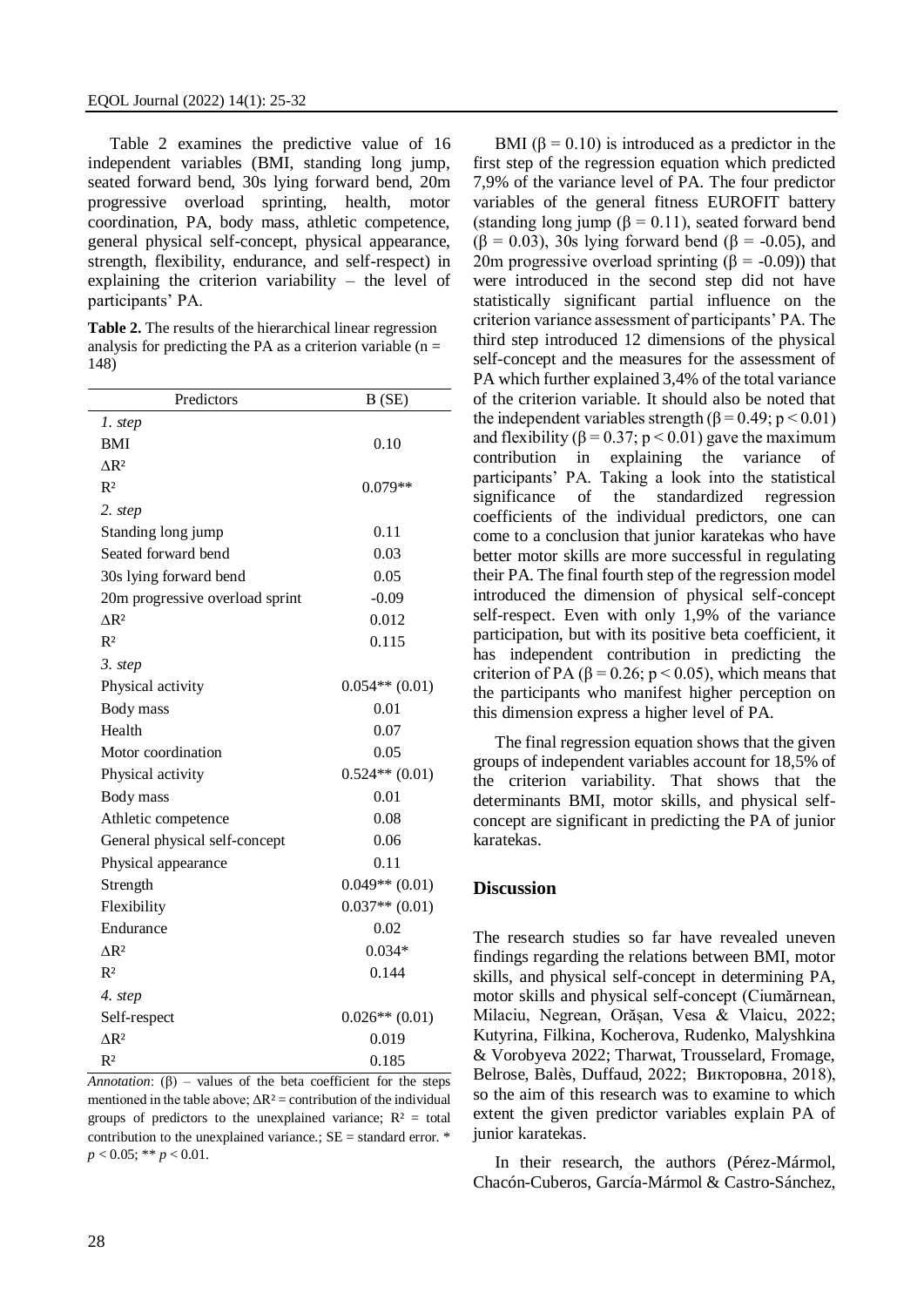2021) established the causality between the multidimensional structure of the construct physical self-concept and PA, where shaping the physical selfconcept is based on earlier experiences in various PAs. That implies that positive experiences in PA cause a positive view of one's own self-concept, which can increase one's persistence in engaging in PA. The study (Woll et al., 2021) has determined that there is an interaction between mental health and motor skills such as flexibility, strength, motor coordination, endurance, and PA. In addition, it has been determined that PA in adolescence improves physical self-concept, self-respect, and athletic competence (Gualdi-Russo, Rinaldo, Toselli & Zaccagni, 2021). That means that adolescents who perceive themselves as self-respecting and athletically competent will have more success in practicing PA, and vice versa.

This empirical research, with 3.4% of the explained variance of the criterion variable, revealed that the most significant determinants of the variability of PA are the dimensions of physical selfconcept, with strength and flexibility as the dimensions with the most influence. The maximum significance of the standardized regression coefficients of the given partial predictors shows that junior karatekas who achieve better results in these motor skills are more efficient in managing their own PA. In addition, the variable of physical self-concept self-respect, even with its minimal variance proportion of 1,9%, indicates that it has independent influence in explaining the criterion of PA. That shows that adolescent karatekas who show more selfawareness on that variable on PADQ realize a higher level of PA on PAQ-A. Taking a look into the final regression equation, one can see that the tested group of independent variables predicted 18,5% of criterion variability, which means that the independent variables BMI, motor skills on the Eurofit battery, and physical self-concept are statistically significant in predicting the PA of junior karatekas, which is in accordance with other studies (Courtney, Moss, Butki, & Li, 2019; Kalajas-Tilga, Koka, Hein, Tilga & Raudsepp, 2020; Lippke, Dahmen, Gao, Guza & Nigg, 2021; Jekauc et al., 2017; Zapatero & Agustin, 2020; Яковлев & Яковлев, 2018).

During the analysis of the matrix of the hierarchical regression analysis, it is important to say that predictor variables BMI, and general body shape from the Eurofit battery (standing long jump, seated forward bend, 30s lying forward bend, and 20 m progressive overload sprinting), with a moderate percentage of the variance in the first and second step

of the regression analysis, did not show a significant independent contribution to predicting the criterion variance of PA. The obtained results are in accordance with the research results, which is also in accordance with other studies (Castro-Sánchez, Zurita-Ortega, García-Marmol & Chacón-Cuberos, 2019; Gultom, Defi & Sungkar, 2019; Lang, Brand, Colledge, Ludyga, Pühse, & Gerber, 2019). The obtained results also confirm the starting hypothesis that motor variables (strength and flexibility) and physical self-concept (dimensions of self-respect) have a statistically significant influence in predicting the level of PA in adolescent karatekas.

The conducted correlational research has certain methodological limitations, which potentially limit the generalization of the results, such as: a) relatively small pertinent sample, b) self-assessment method, which enables socially desirable responding, and c) transversal method that tests the participants within a certain time frame, which prevents identifying the cause-effect connection between the examined variables.

This research is significant for sport practice. The obtained results revealed the fundamental predictor variable for self-perception of physical self-concept – self-respect, which is the most important for general physical shape, or the results of the Eurofit battery, and the training of karatekas of that age. In addition, the obtained results represent the basis for creating a training program that emphasizes the following components: motor skills evaluation (flexibility, endurance, strength of abdominal muscles, explosive strength of lower extremity, functional variables of cardiovascular endurance, and intensifying the selfassessment of physical self-concept, which is in accordance with the research (Bou-Sospedra, Adelantado-Renau, Reyes Beltran-Valls & Moliner-Urdiales, 2022; Jarnig, Jaunig, Kerbl & van Poppel, 2022; Palacios-Cartagena, 2022).

Instead of the cross-sectional view, future studies should apply the longitudinal design in order to include more karatekas of various age, and both sexes, using the longer time frame, while also including other variables, such as personality traits, motivation and social relations, and the battery with more motor skills tests which theoretically can add to the understanding of the connection between BMI, motor skills, the measured construct of physical selfconcept, and the criterion variable of PA of adolescent karatekas. Future theoretical and practical implications should also include modern training processes directed at the variables which motivate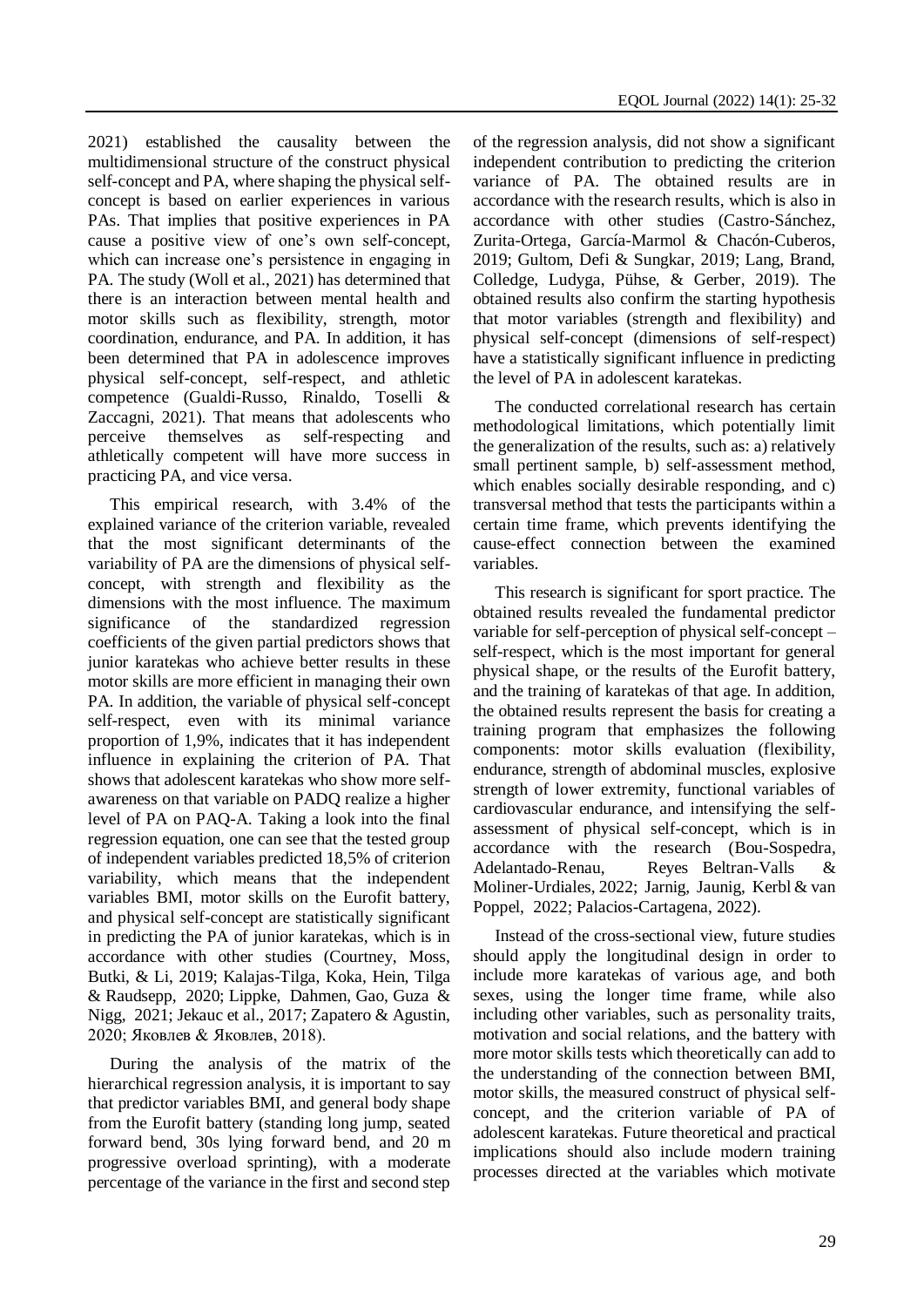participants' positive self-assessment of physical self-concept and further their interest in PA. Besides, coaches should enable daily feedback between them and karatekas, and generate optimal moods that encourage peer interaction.

Finally, despite the aforementioned limitations of this research, the obtained results can encourage other authors to conduct more detailed empirical studies on these interesting, relatively unexplored, and complex cause-effect interactions between BMI, motor skills, and physical self-concept in predicting the PA of junior karatekas.

# **Conclusion**

The analysis of the reliability coefficient (Cronbach's alpha) revealed that the applied questionnaires PSDQ and PAQ-A have high internal consistency and can be used on Serbian adolescent karatekas. Reviewing the results of this empirical research leads to a conclusion that self-awareness of physical self-concept, with 18,5% of the explained variability, is a dominant determinant in predicting junior karatekas' PA. Maximum statistical significance in explaining the criterion variance is shown by partial positive predictors self-respect, strength and flexibility, which suggests that during adolescence karatekas that manifest higher level of self-awareness on those independent variables express higher level of PA. The obtained results of the hierarchical regression analysis can be used as a suggestion to coaches on which partial determinants (BMI, motor skills, and physical self-concept) have relevant contribution in assessing the level of PA of adolescent karatekas.

# **References**

- Adams, C., Klissouras, V., Ravazzolo, M., Renson, R., & Tuxworth, W. (1988). EUROFIT: *European test of physical fitness*. Rome: Council of Europe, Committee for the development of sport (CDSS).
- Barnekow-Bergkvist, M., Hedberg, G., Janlert, U., & Jansson, E. (1998). Prediction of physical fitness and physical activity level in adulthood by physical performance and physical activity in adolescence-An 18-year follow-up study. *Scandinavian journal of medicine & science in sports, 8*(5), 299–308.
- [Bou-Sospedra,](https://pubmed.ncbi.nlm.nih.gov/?term=Bou-Sospedra+C&cauthor_id=35067140) C., [Adelantado-Renau,](https://pubmed.ncbi.nlm.nih.gov/?term=Adelantado-Renau+M&cauthor_id=35067140) M., [Reyes](https://pubmed.ncbi.nlm.nih.gov/?term=Beltran-Valls+MR&cauthor_id=35067140)  [Beltran-Valls,](https://pubmed.ncbi.nlm.nih.gov/?term=Beltran-Valls+MR&cauthor_id=35067140) M., [&](https://pubmed.ncbi.nlm.nih.gov/35067140/#affiliation-1) [Moliner-Urdiales,](https://pubmed.ncbi.nlm.nih.gov/?term=Moliner-Urdiales+D&cauthor_id=35067140) D. (2022). Independent and combined influence of physical fitness components on self-esteem in adolescents: DADOS study. *Ann Hum Biol Actions, 14*,1–7.
- Bubanja, D., Jovanović, Y., & Vuković, M. (2019). Criterion validity of metabolic and anthropometric predictors in diabetic foot syndrome. Vojnosanit Pregled, 76(4), 359–364.
- Caspersen, C. J., Powell, K. E., & Christenson, G. M. (1985). Physical activity, exercise, and physical fitness: definitions and distinctions for health-related research. *Public health reports, 100*(2), 126–131.
- [Castro-Sánchez,](https://sciprofiles.com/profile/392570) M., [Zurita-Ortega,](https://sciprofiles.com/profile/434983) F., [García-Marmol,](https://sciprofiles.com/profile/author/YTV2U0hCVXpDQkpvRTI1NXBmK3BRd1BYS0lqSEJVaTRJNVlkN3QyMGRYST0=) E., [& Chacón-Cuberos,](https://sciprofiles.com/profile/375588) R (2019). Motivational Climate in Sport Is Associated with Life Stress Levels, Academic Performance and Physical Activity Engagement of Adolescents. *Int. J. Environ. Res. Public Health* 2019, *16*(7), 1198–1209.
- Ciumărnean, L., Milaciu, M. V., Negrean, V., Orășan, O. H., Vesa, S. C., ... & Vlaicu, S.I. (2022). Cardiovascular Risk Factors and Physical Activity for the Prevention of Cardiovascular Diseases in the Elderly. *International Journal of Environmental Research and Public Health*. *19*(1), 207–214.
- Cleland, V., Dwyer, T., & Venn, A. (2012). Which domains of childhood physical activity predict physical activity in adulthood? A 20- year prospective tracking study. *Br J Sports Med, 46*(8), 595–602.
- Courtney, J. B., Moss, H. E., Butki, B. D., & Li, K. (2019). Parent support, perceptions, and child attributes affect child activity. *American Journal of Health Behavior*, *43*(2), 311–325.
- [Gualdi-Russo,](https://sciprofiles.com/profile/997886) E., [Rinaldo,](https://sciprofiles.com/profile/163399) N., [Toselli,](https://sciprofiles.com/profile/375965) S. & [Zaccagni,](https://sciprofiles.com/profile/851764) L. (2021). Associations of Physical Activity and Sedentary Behaviour Assessed by Accelerometer with Body Composition among Children and Adolescents: A Scoping Review. *Sustainability 13*(1), 335–344.
- Gultom, C., Defi, I. R., & Sungkar, E., (2019). Association between Self-Reported Questionnaire-determined Physical Activity Level with the Cardiorespiratory Fitness in Adolescent. *Indonesian Journal of Physical Medicine & Rehabilitation, 8*, 2–8.
- Gravetter, F., & Wallnau, L. (2014). "Essentials of statistics for the behavioral sciences", (8th ed.). Belmont, CA: Wadsworth.
- [Jarnig,](https://sciprofiles.com/profile/1907245) G., [Jaunig,](https://sciprofiles.com/profile/1458460) J.[, Kerbl,](https://sciprofiles.com/profile/1972952) R., R. A., .& [van Poppel,](https://sciprofiles.com/profile/605172) M. N. M. (2022). A Novel Monitoring System (AUT FIT) for Anthropometrics and Physical Fitness in Primary School Children in Austria: A Cross-Sectional Pilot Study. *Sports*, *10*(1), 4– 12.
- Jekauc, D., Wagner, M. O., Herrmann, C., Hegazy, K., & Woll, A. (2017). Does physical self-concept mediate the relationship between motor abilities and physical activity in adolescents and young adults? *PLOS One, 12*(1), 1–10.
- Jorga, I., Mastrappas, S., & Damigos, D. (2018). Identifying contributing factors to progress in karate-do using the fuzzy cognitive mapping approach. *Ido Movement for Culture. Journal of Martial Arts Anthropology, 18*(1), 15–22.
- Kalajas-Tilga, H., Koka, A., Hein, V., Tilga, H., & Raudsepp, L. (2020). Motivational processes in physical education and objectively measured physical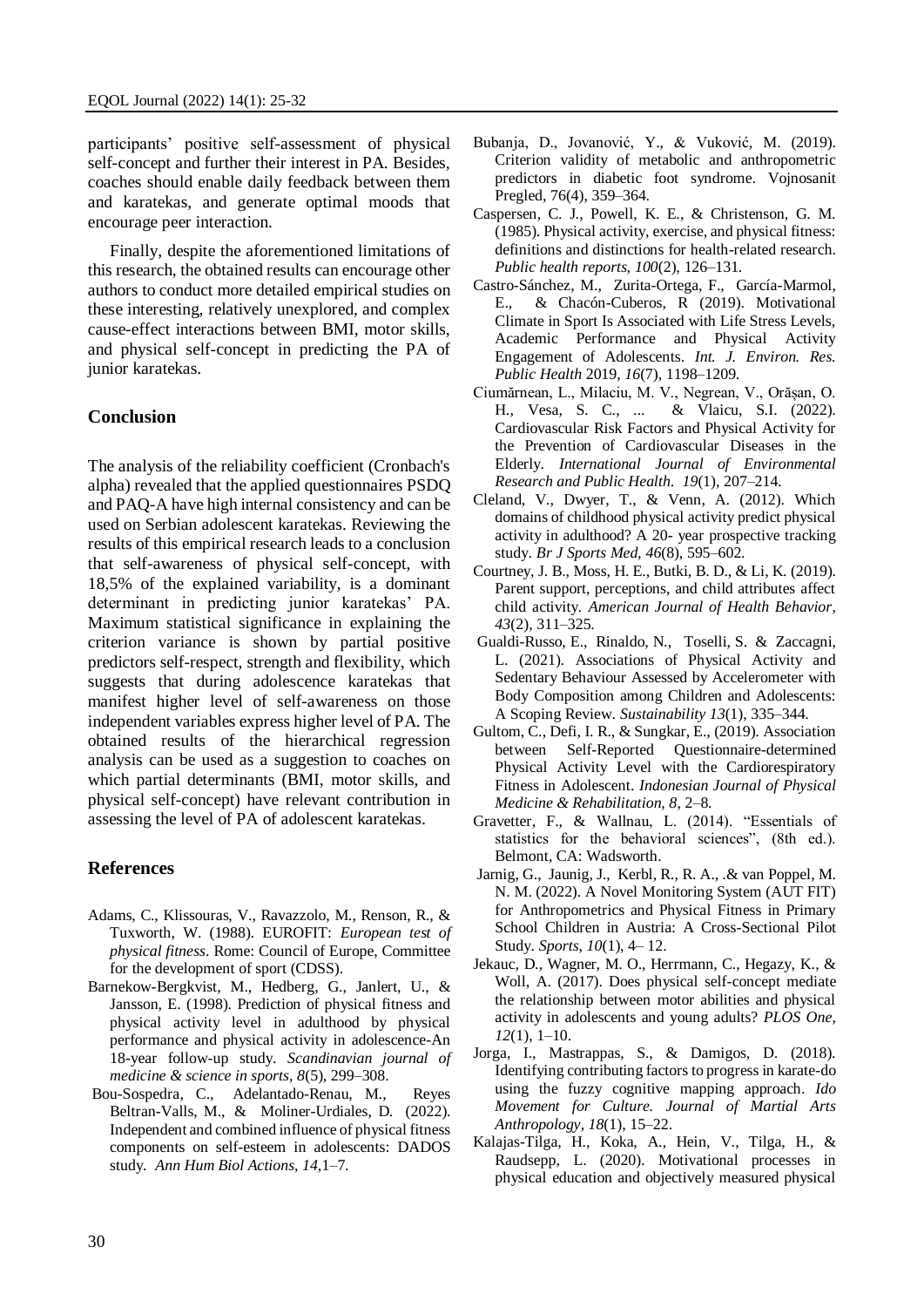activity among adolescents. *Journal of Sport and Health Science, 9*(5), 462–471.

- Kapsis, D. P., Tsoukos, A., Psarraki, M. P., Douda, H.T., Smilios, I., & Bogdanis, G. C. (2022). Changes in Body Composition and Strength after 12 Weeks of High-Intensity Functional Training with Two Different Loads in Physically Active Men and Women: A Randomized Controlled Study. *Sports*, 1*0*(1), 7 –15.
- Katsanis, G., Hatyopoulos, D., Barkoukis, V., Afroditi Cl., Chatyelli, C., & Paraschos, I. (2021) Effect of a schoolbased resistance training program using a suspension training system on strength parameters in adolescents. *J Phys Educ Sport 21*(5), 2607–2621.
- Kljajević, V., Stanković, M., Đorđević, D., Trkulja-Petković, D., Jovanović, R., ... & Sporiš, G. (2022). Physical Activity and Physical Fitness among University Students—A Systematic Review. *International Journal of Environmental Research and Public Health*. *19*(1), 158–169.
- Kowalski, K. C., Crocker, P. R. & Kowalski, N. P. (1997). Convergent validity of the physical activity questionnaire for adolescents. *Pediatric Exercise Science*, *9*, 342–352.
- Kutyrina, I. M., Filkina, O. M., Kocherova, O.Y., Rudenko, T. E, Malyshkina A.I., & Vorobyeva E.A., (2022). The awareness and attitude of adolescents concerning healthy lifestyle. *Problems of Social Hygiene, Public Health and History of Medicine, 30*(1), 33–38.
- Lang, C., Brand, S., Colledge, F., Ludyga, S., Pühse, U., & Gerber, M. (2019). Adolescents' personal beliefs about sufficient physical activity are more closely related to sleep and psychological functioning than self-reported physical activity: a prospective study. *J. Sport Health Sci.* 8, 280–288.
- Lazarević, D., Radisavljević, S., & Milanović, I. (2008). Relacije fizičkog self-koncepta i fizičkog vežbanja učenika osnovne škole. *Zbornik Instituta za pedagoška istraživanja, 40*(2), 306–326.
- Leppänen, M. H., Lehtimäki, A.V., & Roos, E. & Viljakainen, H. (2022). Viljakainen, H. Body Mass Index, Physical Activity, and Body Image in Adolescents. *Children 9*, 202 –210.
- [Lippke,](https://www.ncbi.nlm.nih.gov/pubmed/?term=Lippke%20S%5BAuthor%5D&cauthor=true&cauthor_uid=33642884) S., [Dahmen,](https://www.ncbi.nlm.nih.gov/pubmed/?term=Dahmen%20A%5BAuthor%5D&cauthor=true&cauthor_uid=33642884) [A., Gao,](https://www.ncbi.nlm.nih.gov/pubmed/?term=Gao%20L%5BAuthor%5D&cauthor=true&cauthor_uid=33642884) L., [Guza,](https://www.ncbi.nlm.nih.gov/pubmed/?term=Guza%20E%5BAuthor%5D&cauthor=true&cauthor_uid=33642884)E., [& Nigg,](https://www.ncbi.nlm.nih.gov/pubmed/?term=Nigg%20CR%5BAuthor%5D&cauthor=true&cauthor_uid=33642884) C. R. (2021).To What Extent is Internet Activity Predictive of Psychological Well-Being? *Psychology Research and Behavior Management, 14*, 207–219.
- Marsh, H. W. & Redmayne, R. S. (1994). A multidimensional physical self-concept and its relations to multiple components of physical fitness. *Journal of Sport and Exercise Psychology*, *16*, 43–55.
- McNeish, D. (2018). Thanks, coefficient alpha, we'll take it from here. *Psychological Methods, 23*(3), 412–433.
- Gravetter, F. & Wallnau, L. (2014). *Essentials of statistics for the behavioral sciences* (8th ed.). Wadsworth.
- Palacios-Cartagena, R., Parraca, J.A., Mendoza-Muñoz, M., Pastor-Cisneros, R., Muñoz-Bermejo, L., & Adsuar, J. C. (2022). Level of Physical Activity and Its Relationship to Self-Perceived Physical Fitness in

Peruvian Adolescents. *Int. J. Environ. Res. Public Health*, *19*, 1182–2193.

- Palenzuela-Luis, N., Duarte-Clíments, G., Gómez-Salgado, J., Rodríguez-Gómez, J. Á., & Sánchez-Gómez, M. B. 2022). Questionnaires Assessing Adolescents' Self-Concept, Self-Perception, Physical Activity and Lifestyle: A Systematic Review. *Children*, *9*, 91–100.
- Pérez-Mármol, M., Chacón-Cuberos, R., García-Mármol, E., & Castro-Sánchez, M. (2021). Relationships among Physical Self-Concept, Physical Activity and Mediterranean Diet in Adolescents from the Province of Granada. *Children*, *8*, 901–912.
- Srianto, W., & Siswantoyo, S. (2022). Biomotor Analysis of Speed and Flexibility in the Karate Talented Athletes Coaching in the Special Region of Yogyakarta. *Advances in Health Sciences Research, 43*, 153 *–* 156.
- Tenjović, L. (2002). *Statistika u psihologiji*-priručnik. Beograd: Centar za primenjenu psihologiju Društva psihologa Srbije.
- Tharwat, D., Trousselard, M., Fromage, D., Belrose, C., Balès, M., … Duffaud, A. M. (2022). Acceptance Mindfulness-Trait as a Protective Factor for Post-Natal Depression: A Preliminary Research. *International Journal of Environmental Research and Public Health*. 19(3),1545–1556.
- Tubić, T., Đorđić, V., & Poček, S. (2012). Dimenzije selfkoncepta i bavljenje sportom u ranoj adolescenciji. *Psihologija, 45*(2), 209–225.
- [Викторовна,](https://elib.bsu.by/browse?type=author&value=%D0%9F%D0%B0%D0%BD%D1%82%D1%8E%D0%BA%2C+%D0%98%D1%80%D0%B8%D0%BD%D0%B0+%D0%92%D0%B8%D0%BA%D1%82%D0%BE%D1%80%D0%BE%D0%B2%D0%BD%D0%B0) И. (2018). Современные проблемы формирования здорового образа жизни студенческой молодежи. У: Пантюк (Ред.), *Международной научно-практической интернетконференции* (с. 277–288), Минск, Беларусь / БГУ, Фак. социокультурных коммуникаций, Каф. экологии человека
- Zapatero, A., & Agustin, J. (2020). Analysis of the characteristics and physical-motor achievements of the classes based on physical activity: a systematic review. *Revista Iberoamericana De Ciencias De La Actividad Fisica y El Deporte, 9*(2), 1–15.
- [Woll,](javascript:;) A., [Klos,](javascript:;) L., [Burchartz,](javascript:;) A., [Hanssen-Doose,](javascript:;) A., Niessner, C., ... & Schmidt, S. (2021). Cohort Profile Update: The Motorik-Modul (MoMo) Longitudinal Study—physical fitness and physical activity as determinants of health development in German children and adolescents. *International Journal of Epidemiology*, *50*(2), 393–394.
- Wong, M. Y., [Chung,](https://www.sciencedirect.com/science/article/pii/S1728869X21000411#!) P. K., & Leung, K. M. Y. (2022). Psychometric properties of Chinese translated body compassion scale (BCS) among Hong Kong adolescents. *[Journal of Exercise Science & Fitness](https://www.sciencedirect.com/journal/journal-of-exercise-science-and-fitness) 20*  [\(1\)](https://www.sciencedirect.com/journal/journal-of-exercise-science-and-fitness/vol/20/issue/1), 54–61.
- World Health Organization. (2010). *Global recommendations on Physical Activity for health.*  Geneva: WHO, Organization.
- Яковлев, А. Н., & Яковлев, М. А. (2018). Воспруятие будущего вюношеском возрасте в процесе занятий фискультурно-спортивной деятельностью.